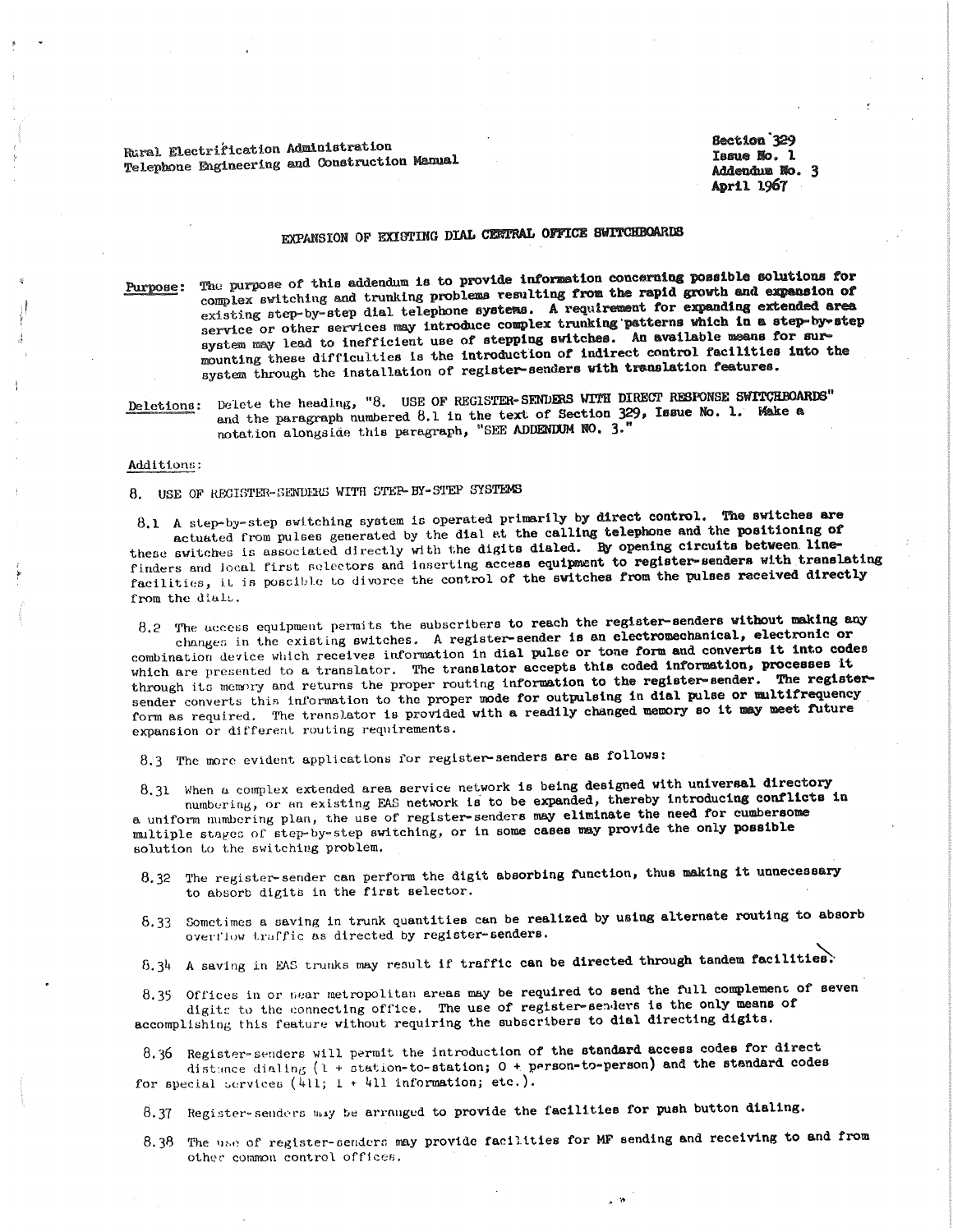$\label{eq:2.1} \frac{1}{\sqrt{2}}\left(\frac{1}{\sqrt{2}}\right)^{2} \left(\frac{1}{\sqrt{2}}\right)^{2} \left(\frac{1}{\sqrt{2}}\right)^{2} \left(\frac{1}{\sqrt{2}}\right)^{2} \left(\frac{1}{\sqrt{2}}\right)^{2} \left(\frac{1}{\sqrt{2}}\right)^{2} \left(\frac{1}{\sqrt{2}}\right)^{2} \left(\frac{1}{\sqrt{2}}\right)^{2} \left(\frac{1}{\sqrt{2}}\right)^{2} \left(\frac{1}{\sqrt{2}}\right)^{2} \left(\frac{1}{\sqrt{2}}\right)^{2} \left(\$  $\label{eq:2.1} \mathcal{L} = \mathcal{L} \left( \frac{1}{\sqrt{2}} \sum_{i=1}^n \frac{1}{\sqrt{2}} \sum_{j=1}^n \frac{1}{\sqrt{2}} \sum_{i=1}^n \frac{1}{\sqrt{2}} \sum_{j=1}^n \frac{1}{\sqrt{2}} \sum_{j=1}^n \frac{1}{\sqrt{2}} \sum_{j=1}^n \frac{1}{\sqrt{2}} \sum_{j=1}^n \frac{1}{\sqrt{2}} \sum_{j=1}^n \frac{1}{\sqrt{2}} \sum_{j=1}^n \frac{1}{\sqrt{2}} \sum_{j=1}^n \frac{1}{$  $\label{eq:2.1} \frac{1}{\sqrt{2}}\left(\frac{1}{\sqrt{2}}\right)^{2} \left(\frac{1}{\sqrt{2}}\right)^{2} \left(\frac{1}{\sqrt{2}}\right)^{2} \left(\frac{1}{\sqrt{2}}\right)^{2} \left(\frac{1}{\sqrt{2}}\right)^{2} \left(\frac{1}{\sqrt{2}}\right)^{2} \left(\frac{1}{\sqrt{2}}\right)^{2} \left(\frac{1}{\sqrt{2}}\right)^{2} \left(\frac{1}{\sqrt{2}}\right)^{2} \left(\frac{1}{\sqrt{2}}\right)^{2} \left(\frac{1}{\sqrt{2}}\right)^{2} \left(\$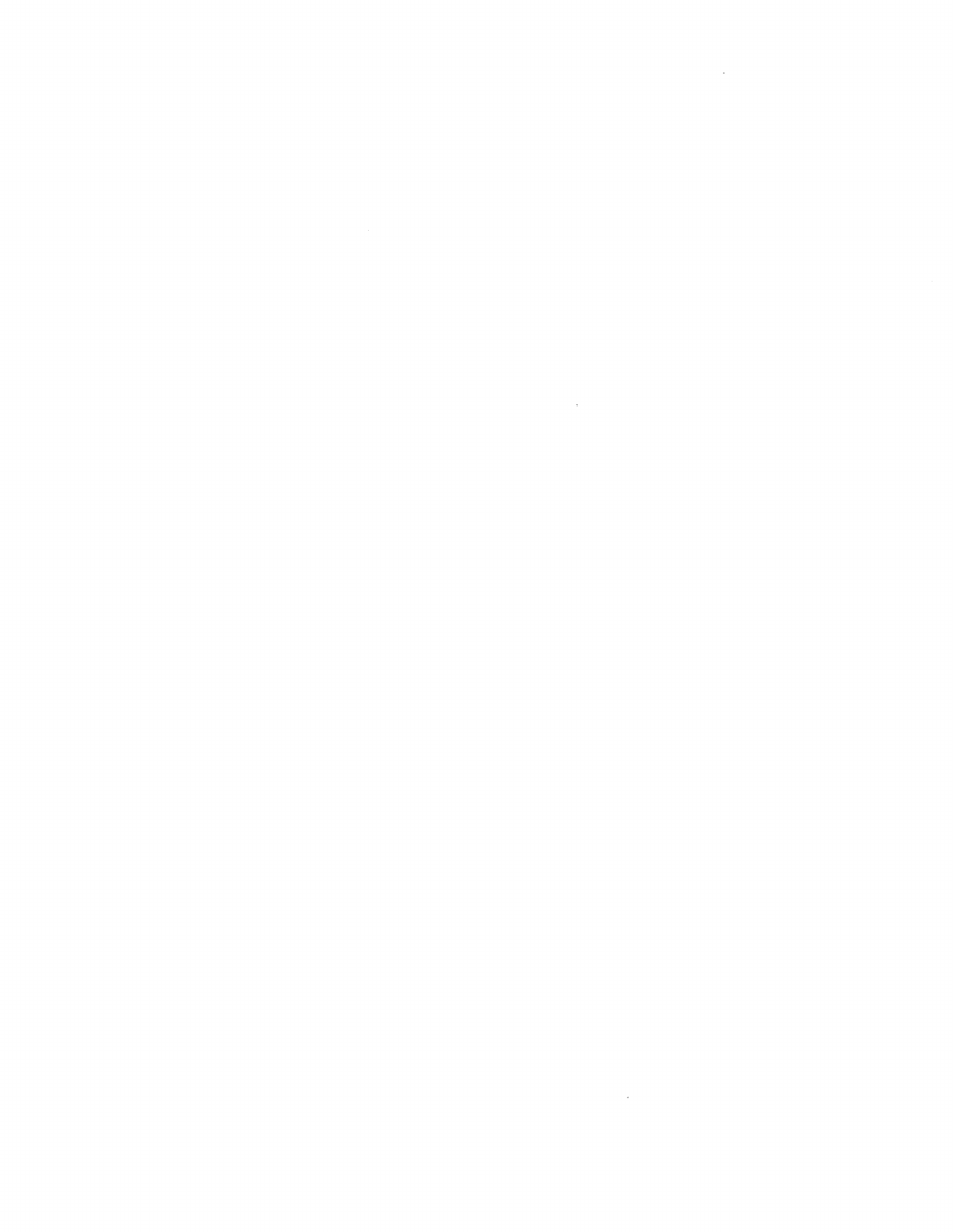REA TE & CM-329 Addendum No. 3

8.4 Illustration: FIGURE 2. Register-Sender Control of Step-by-Step Switching System. This figure shows how the access equipment is inserted between linefinders and first selectors. An access circuit is required for each linefinder. When a subscriber goes "off-hook" the linefinder finds his line and extends it to the associated access circuit. A link finder is associated with each registersender and it selects the access circuit requiring service. The subscriber's line is then connected to the register-sender and dial tone is returned from the register-sender to the subscriber.

 $8.5$  When the calling party starts to dial, the digits are received in the register where they are

counted on a counting chain and stored in code form during the interdigital time. The register may have some translation capabilities and where these are exceeded it presents the stored codes to the regular translator. When sufficient information has been received in digital form to determine the disposition of the call, the sender will outpulse in the dial pulse mode to actuate the switches. It will then release and the register-sender becomes available for another call.

8.6 If one or more digits as dialed by the subscriber determine that register-sender and translator facilities are not required, these pulses may be absorbed in the switch train and the link to the register-sender released. The circuit between the linefinder and the first selector is now bridged directly and further pulses from the dial are routed directly into the switch train.